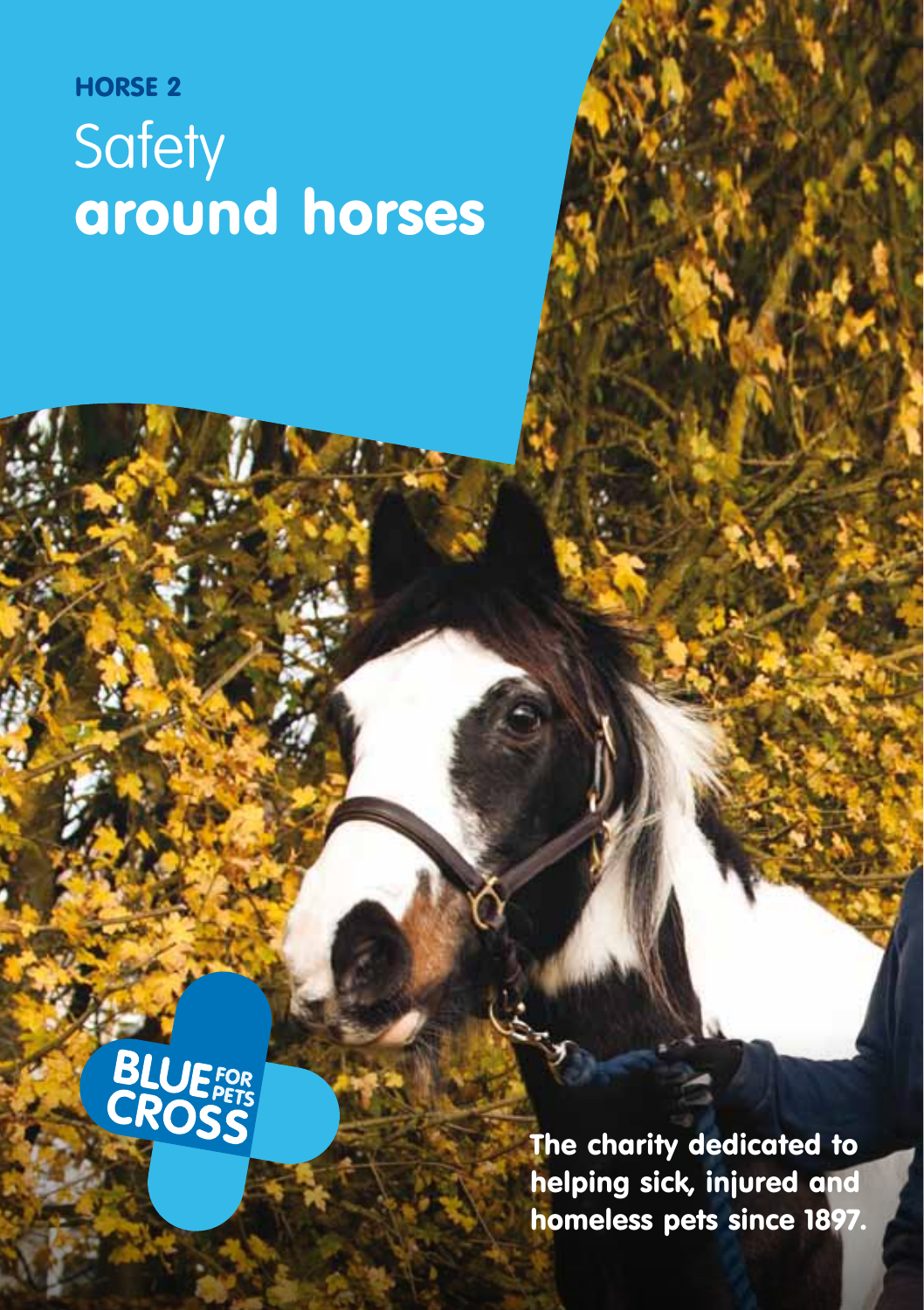# Safety around horses

Horses and ponies are large, often unpredictable animals. They are beautiful and, at the same time, a potential hazard. All riders and keepers should know how to act to remain safe around horses.

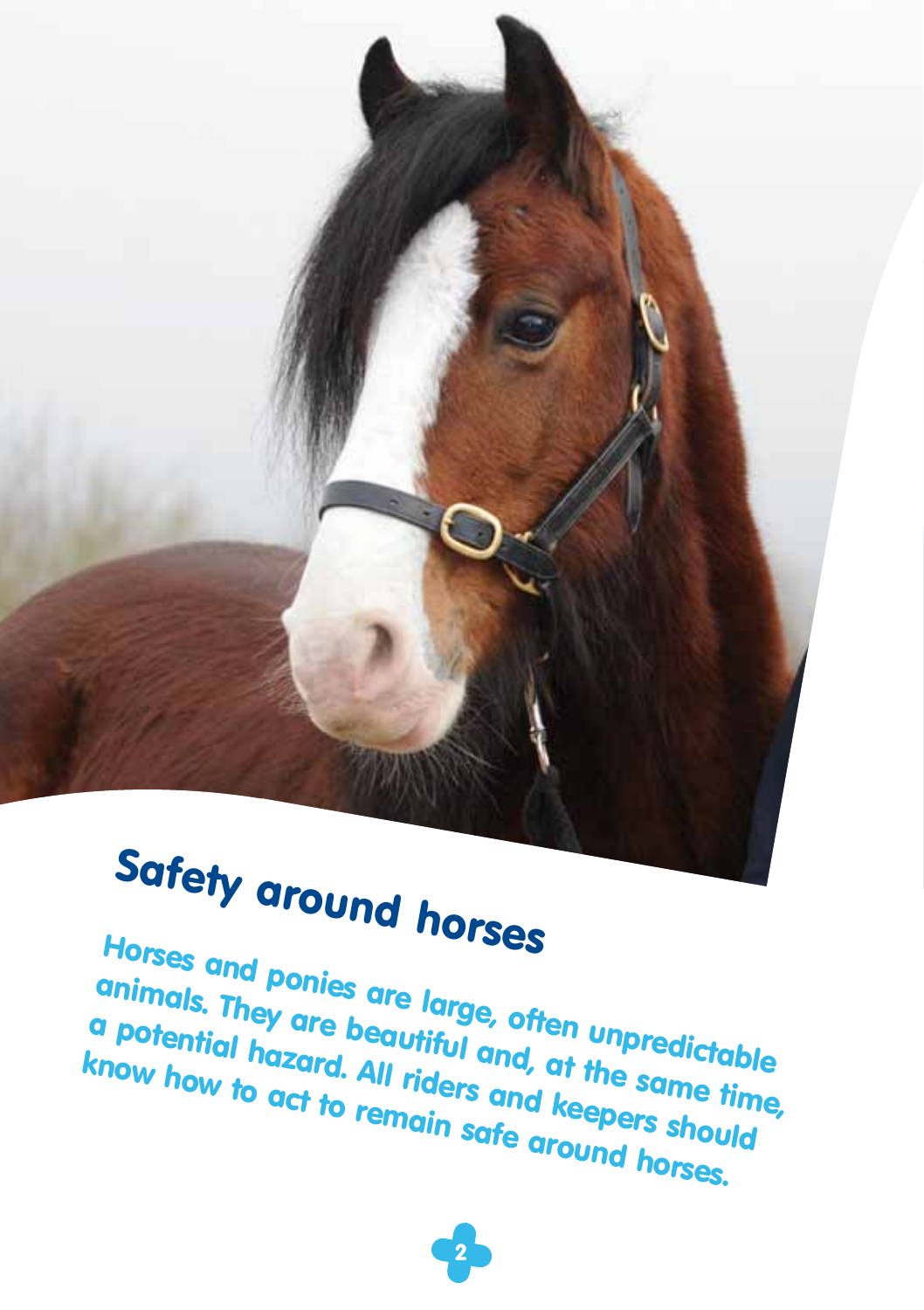#### General safety around horses

Safety requires both common sense and an understanding of horses. Horse riding is a high-risk activity, but handling horses from the ground can be just as dangerous for the unwary. Whether a beginner or an experienced horse keeper, safety awareness is vital both on the ground and in the saddle. Additionally, equestrian activities often involve lifting and carrying heavy items. Loads should be broken down to manageable weight loads and safe lifting techniques adopted to prevent back strain.

## Clothing and equipment

Sensible clothes should always be worn when dealing with horses. A protective riding hat is essential when riding, and a body protector is highly advisable. These should also be worn when in any risk situation, such as when loading a horse, schooling from the ground or handling an excitable animal. Sturdy boots and gloves should be worn when handling horses and when turning out or bringing in from the pasture. Protective clothing should be fitted correctly and purchased new from a reputable retailer which has up to date product knowledge and fitting skills. When working around horses, the wearing of jewellery should be avoided. Earrings, other piercings and finger rings are easily caught and can either break or cause injury.

## Understanding horses

A horse's behaviour should never be taken for granted – even the oldest and quietest horse can behave unpredictably at times. A horse's natural instinct dictates either "fight or flight" as a defence reaction if feeling threatened.

#### When around horses, the following should be remembered:

- $\bullet$  Be confident a horse takes confidence from a confident handler
- Set fair and realistic ground rules and stick to them consistently
- Be alert and plan ahead consider how your horse is likely to react, and take positive action before your horse becomes alarmed
- Seek help and guidance there is always something new to learn about horses, so do not cope alone
- Think "prevention" complacency causes accidents so don't take unnecessary risks
- Be insured public liability insurance is essential for all horse owners, keepers or riders for claims that may be made against them in the event of an accident

#### On the yard

On all yards, human and horse first aid kits should be readily available and someone on the yard should be qualified in first aid practises. All keepers and

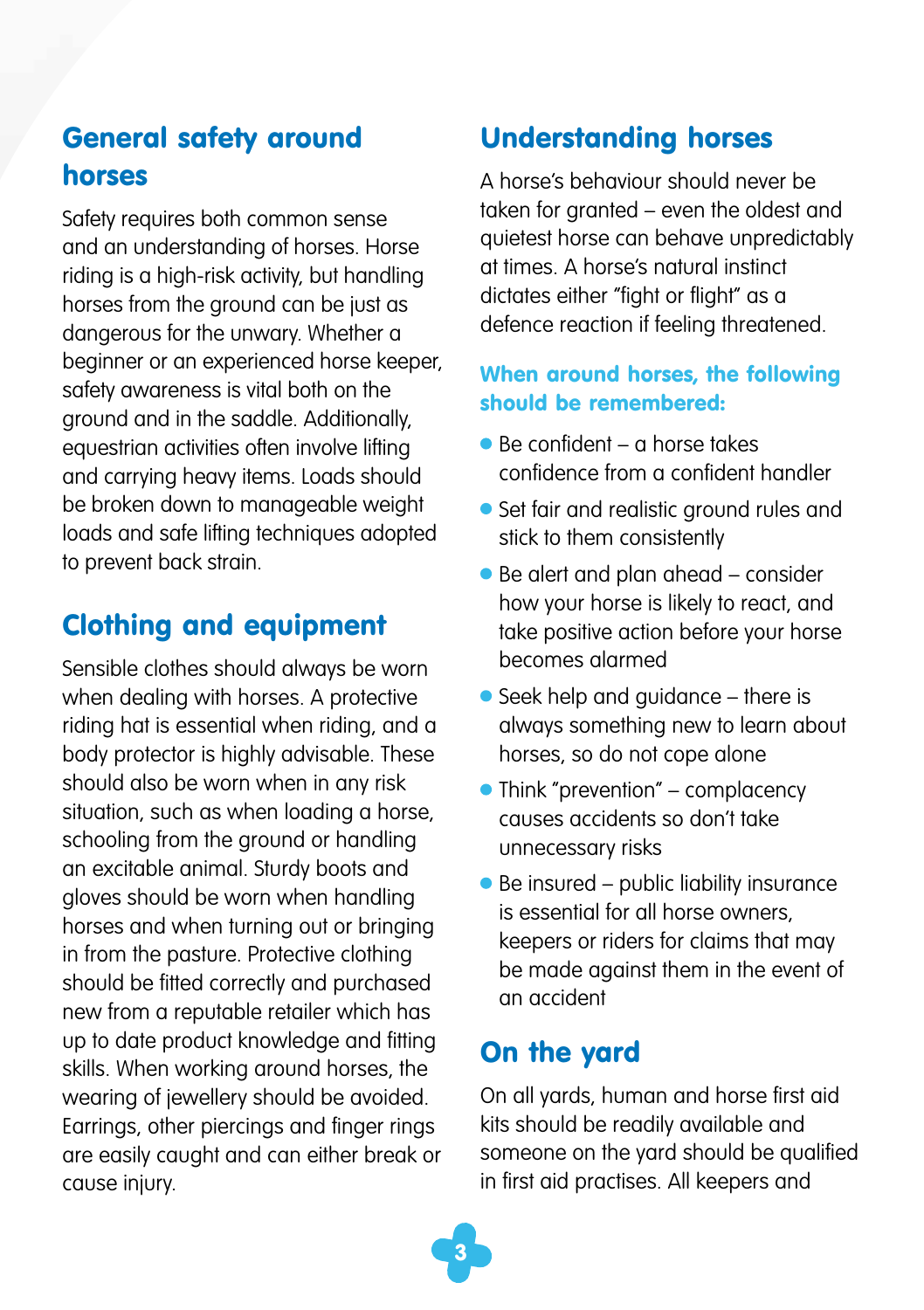visitors should be familiar with accident procedures and know what action to take in the event of an emergency.

Understanding prevention and how to minimise the risk of accidents is essential, and best practice should be the norm. Safety procedures and a list of emergency contact numbers should be displayed prominently on the yard and programmed into the mobile phones of riders in case of accidents when out riding. An emergency list should include details of the yard manager, a veterinary surgeon, doctor, farrier, the local police and the fire brigade.

Main yard gates should be kept closed at all times to reduce the risk of a loose horse escaping onto the road. Stable doors should be fastened securely with horse-proof locks and areas to which horses have access should be free from obstructions and any surfaces that may cause an accident or injury.

#### On the ground

All horses should be taught to understand basic commands and to respond accordingly. They should be taught to stand still and walk clear of the handler when being led from either side. The handler should wear gloves when leading, and lead ropes or lunge lines should not be wrapped around the hand or permitted to trail on the ground.



Horses should be tied up when being groomed or tacked-up, even in a stable. This enables the handler to move quietly and confidently around the horse, without the danger of being trapped in a corner.

When tied, a horse should be wearing a well-fitting head collar, with the lead rope secured through a loop of string attached to the tying-up ring. If a horse panics and pulls back forcefully, the string will break, minimising the chance of the animal slipping over and being injured. A horse should not be tied by any other means. Attaching the rope to the bit or tying the horse by its reins may cause serious injury and long-term fear.

A handler should be aware of the safest position to adopt for the task being carried out. Standing directly behind or in front of a horse can increase the risk of being injured should the horse strike out with a limb. When holding a

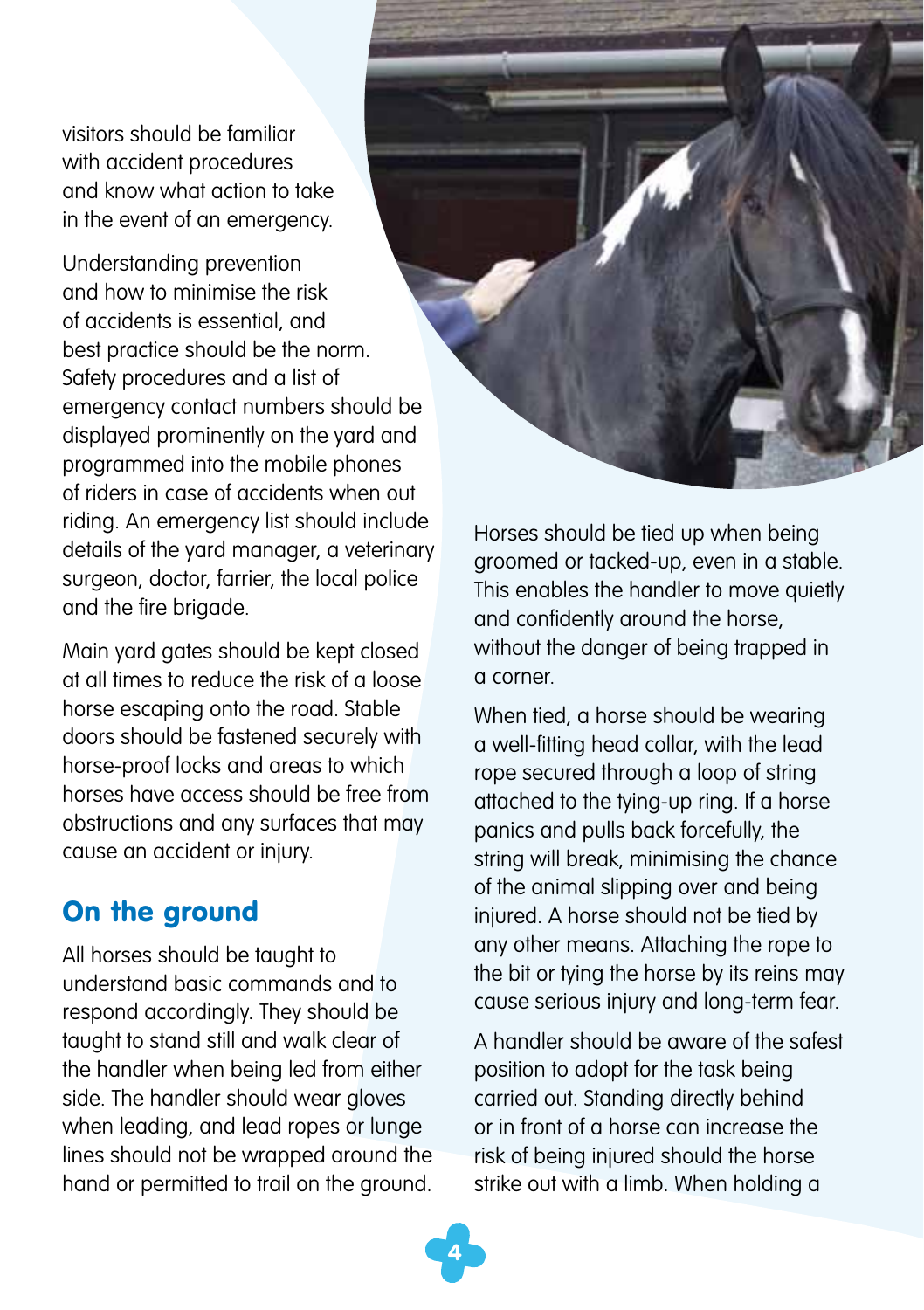horse that is being clipped or treated by a veterinary surgeon or farrier, the handler should stand on the same side as the attendant.

When attending to a horse's feet and legs (such as when applying boots or bandages), the handler should squat beside the horse (not sit or kneel), enabling a quick reaction should the need arise.

Care should be taken when lifting a horse's leg. When picking up a hindleg, the handler's arm should rest in front of the animal's cannon bone. If a horse pulls the leg away the handler can take preventive measures and will be less likely to be kicked.

To remove a head collar when turning a horse loose in the field or stable, the horse should first be led into the turnout area and then turned around to face the door or gate before being released. This will minimise the chances of the handler being trampled or kicked by an excited animal.

Feeding horses in a field or taking a bucket of food to catch a particular horse in an area where several animals are being kept can pose a significant risk of aggression and injury to both horses and handlers.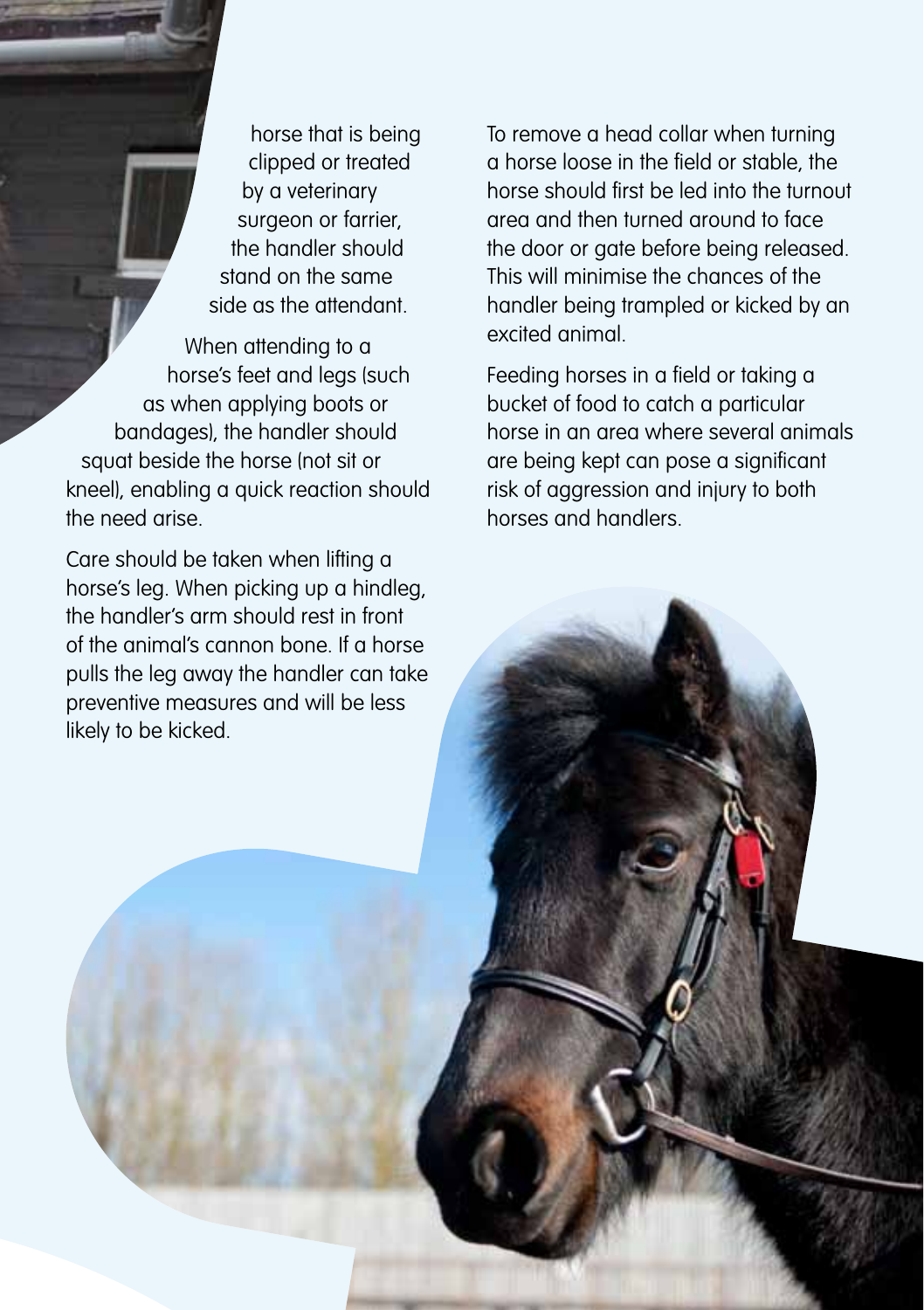

#### In the saddle

All tack and riding equipment should be well maintained, correctly fitted and suitable for the purpose. Saddlery should be cleaned and inspected regularly for signs of damage, particularly to straps, stitching, buckles and fasteners.

The equipment should be equally safe and suitable for the rider. In the event of an accident, stirrup irons of an incorrect width can allow a rider's foot to slip through the iron becoming trapped. Special safety stirrup irons are available to reduce this risk.

A rider should be appropriately dressed. The security of the equipment should be checked before mounting and at intervals during a ride. The girth should be comfortable for the horse and fitted securely – an overtightened girth can be as harmful as a loose one.

A rider should never ride any horse which they are unable to control safely. Riding in an enclosed and familiar environment is beneficial for schooling and to enable a new horse and rider to become accustomed to one another.

## On the road

Riding on roads demands both common sense and road sense. All road users have a legal duty to care for other road users and should be conversant with the Highway Code. Riders should be appropriately attired and, by law, children under 14 years of age must wear a hat complying with current regulations.

Riders should be observant and acknowledge careful drivers. Both hands should be kept on the reins, except when signalling changes of direction. Riders should leave at the yard details of their planned route and the time at which they expect to return.

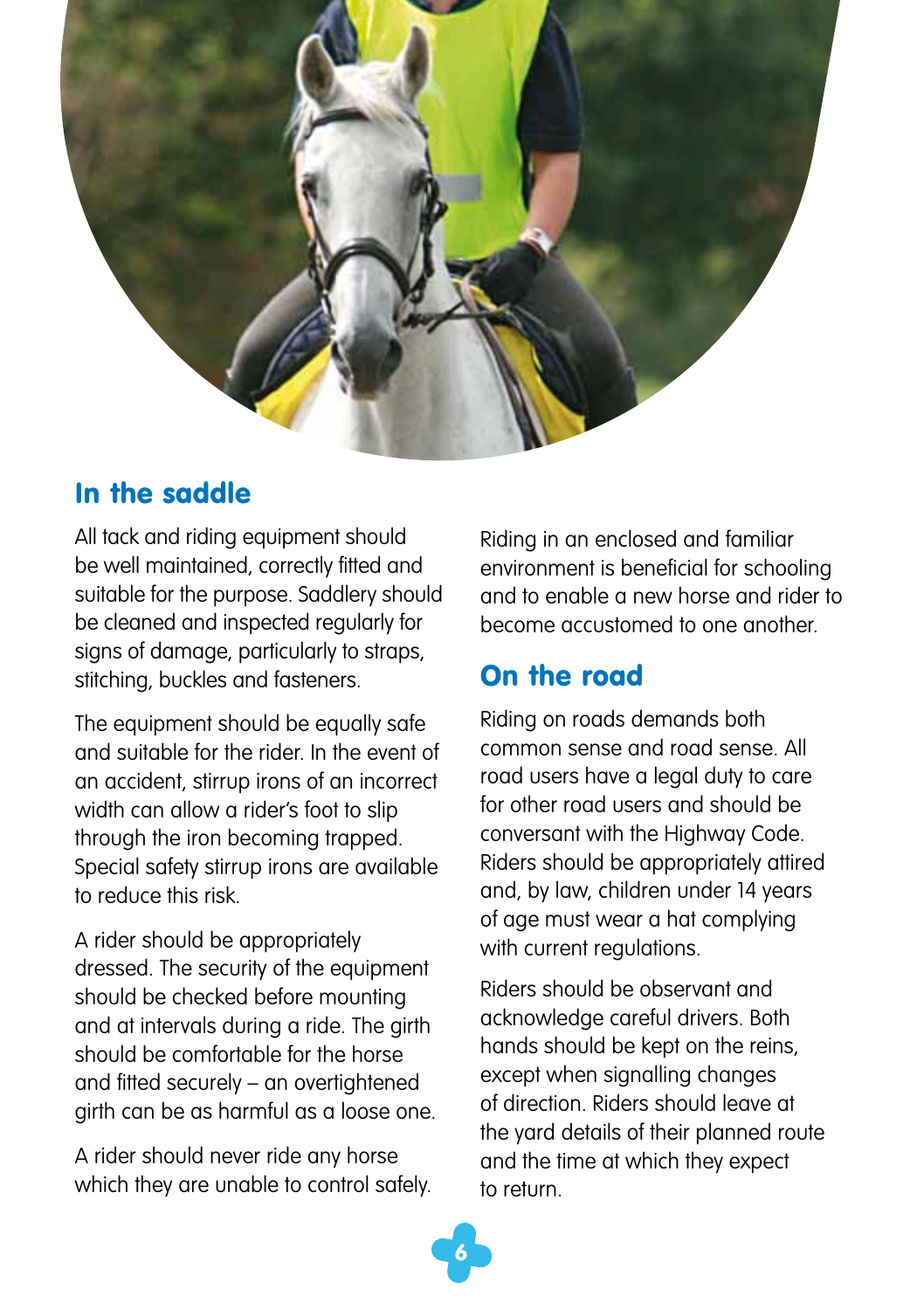It is advisable to wear fluorescent and reflective gear at all times when riding on roads – this is essential in poor weather. Riding in poor visibility (heavy rain, fog or at dawn and dusk) should be avoided. On a bright, sunny day a horse and rider can be equally difficult to spot, owing to the contrast of light and shade, and the glare and reflection from the sun. Irrespective of conditions, it should never be taken for granted that the driver of an approaching vehicle has seen the horse and rider.

A less experienced horse or rider will benefit from being accompanied by an experienced rider on a sensible horse. A horse known to be dangerous in traffic should not be ridden on the road until appropriately trained in safe surroundings by an experienced trainer.

We would recommend riders to pass the British Horse Society Riding and Road Safety test before venturing out on the road.

#### Action in event of a road accident

In accidents involving cars and horses, it is the horse and rider that invariably come off worse. Riders should know what action to take in the event of an accident and should report accidents and also any near misses to the local police.

#### If an accident occurs:

- **•** prevent further accidents and risk of injury by warning approaching traffic
- summon professional help and emergency services
- apply basic first aid (to humans and horses) until help arrives
- inform the police if there are horses loose on the road

#### Related Blue Cross publications

The following leaflets from the pet care series may be useful.

- Yard safety and security (H3)
- Basic horse first aid (H11)
- Correctly fitting tack (H16)